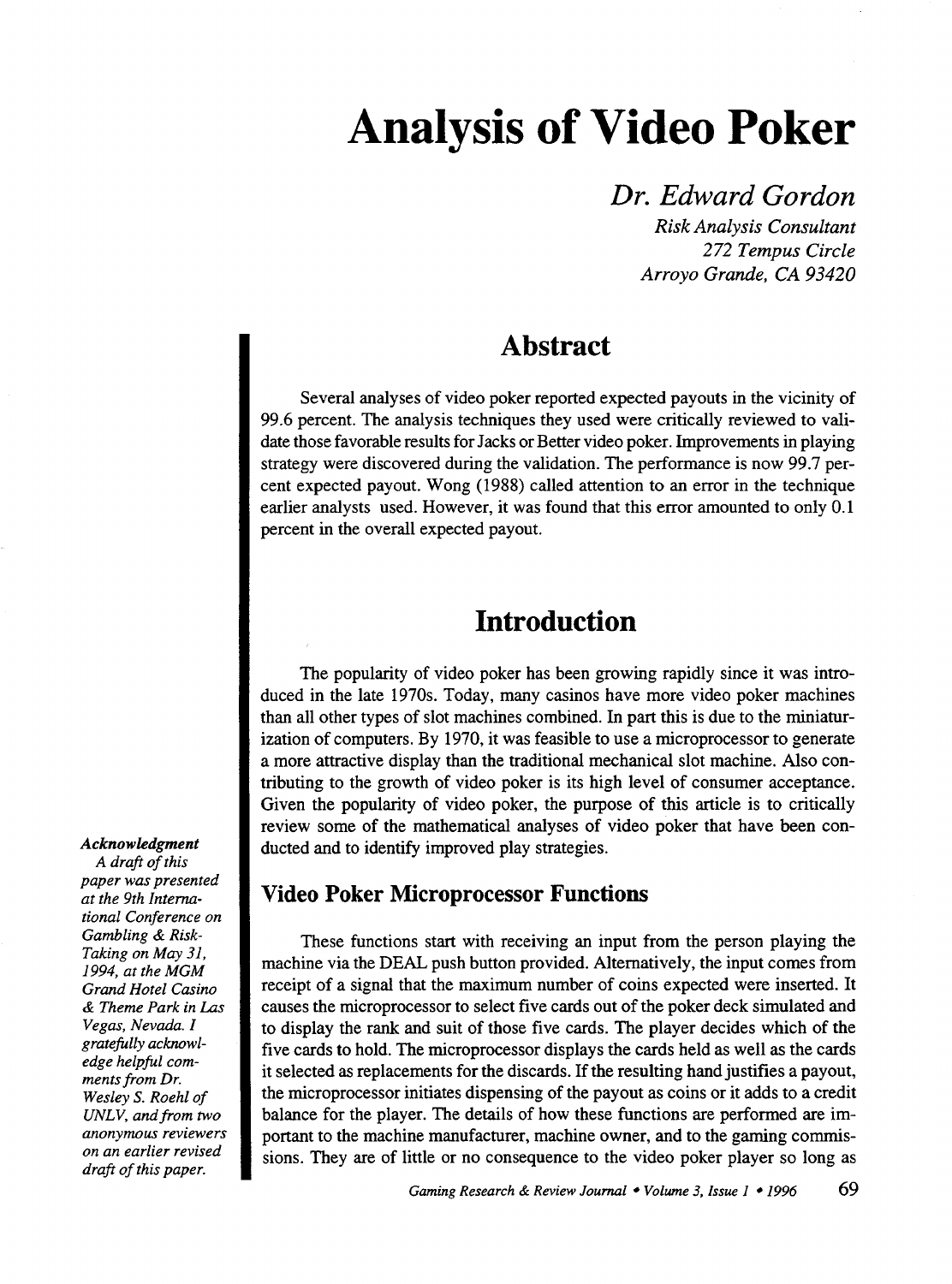there is a reasonable assurance the computer program has not been modified since manufacture of the video poker machine.

### **Payouts for Jacks or Better**

The most popular version of video poker is Jacks or Better. Other popular versions of video poker using a standard poker deck are Tens or Better and Deuces Wild. Joker Wild and Deuces Joker Wild have a joker added to the deck. For each of these versions, there is an optimal playing strategy dependent upon the payout schedule. The critical part of that strategy is a procedure for analyzing the fivecard combination dealt to the player to determine which cards in that hand to hold. What Frome (1990) calls the "Full-Pay Schedule" for Jacks or Better can be expressed as multipliers for the amount bet as follow in Table 1.

|       | Table 1. Full-Pay Schedule for Jacks or Better |                      |  |
|-------|------------------------------------------------|----------------------|--|
| Index | Hand                                           | Payout<br>multiplier |  |
| 0     | royal flush                                    | 800                  |  |
|       | straight flush                                 | 50                   |  |
| 2     | $4$ -of-a-kind                                 | 25                   |  |
| 3     | full house                                     | 9                    |  |
| 4     | flush                                          | 6                    |  |
| 5     | straight                                       | 4                    |  |
| 6     | 3-of-a-kind                                    | 3                    |  |
| 7     | two pair                                       | 2                    |  |
| 8     | high pair (jacks, queens, kings, or aces)      |                      |  |

The 800 times the amount bet for a royal flush applies when the player has inserted the maximum number of coins the machine will accept. When a smaller number of coins is inserted, that payout is 250 times the amount bet.

### **Number of As Dealt Hands**

For the Jacks or Better game, the first card dealt to the player can be any one of the 52 cards in a poker deck. Because the second card dealt must be different from the first card dealt, it can be any one of 51 cards. The third card dealt can be any one of 50 cards, the fourth any one of 49, and the fifth any one of 48. Thus, there are  $52*51*50*49*48 = 311,875,200$  distinct permutations of five cards as dealt. For the payout schedule in Table 1, the order in which the cards are dealt has no effect on the outcome of the game. Any particular combination of five cards can have any one of the five cards first, any one of four second, any one of three third, any one of two fourth and only one fifth. Any combination of five cards can appear in  $5*4*3*2*1 = 120$  permutations. The number of distinct combinations of five card as dealt hands is  $311,875,200$  /  $120 = 2,598,960$ . For those decks that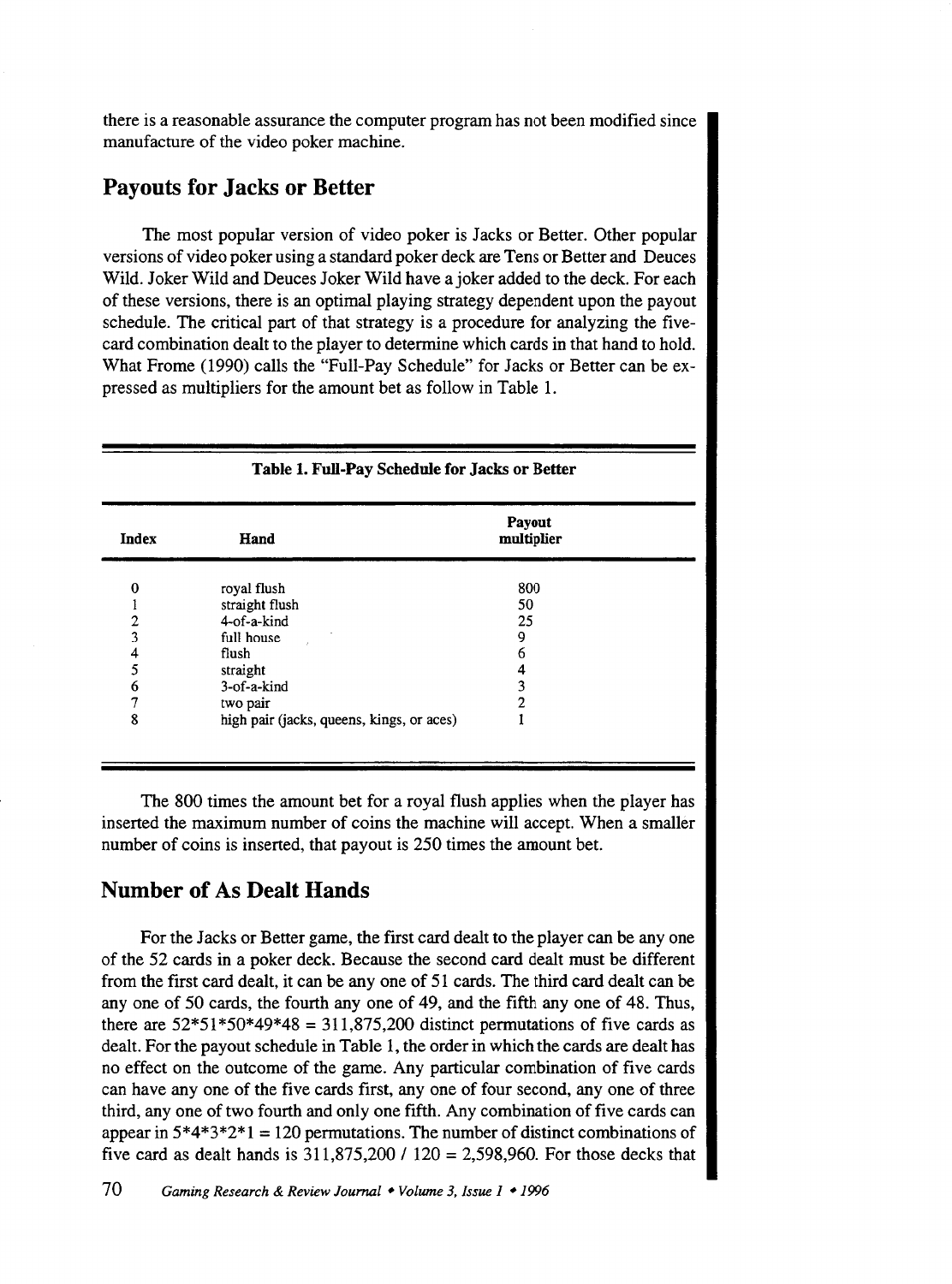contain a joker, the first card can be any one of 53. The number of distinct fivecard combinations changes to  $53*52*51*50*49/ (5*4*3*2*1) = 2,869,685$ .

#### **Playable Hands**

Because of the large number of five-card hands, it is cost-effective to make the card hold decisions utilizing the concept of playable hands. Each playable hand is a group of five or fewer cards from an as dealt hand which has a reasonable chance of yielding a payout. Analyses of the Jacks or Better game by Gerhardt and Korfman (1987, p. 17), Frome (1990, p. 36), D. Crevelt and L. Crevelt (1991, p. 53), and Paymar (1994, p. 48) reported overall expected payouts close to 99.6 percent. Those analysts have shown that the most common playable hand for Jacks or Better video poker is a pair with rank of ten or less, a low pair. A low pair should be selected as the playable hand in one fourth of all five-card hands. A low pair leads to a payout if the hand is improved to at least two pair or three-of-a-kind by the cards drawn, and its expected payout is 0.82 times the amount bet. Next in order of selection frequency is the high pair. It has an expected payout of 1.54 times the amount bet.

### **Payouts for Playable Hands**

### **Calculation of Expected Payout**

The procedure recommended by the author for analysis of video poker starts with selection of a set of playable hands by the analyst. Table 2 illustrates calculation of the expected payout for the playable hand described as KQJXi. The K designates a king, the Q a queen, the J a jack, and the X a 10 so that each card in the playable hand calls for one character. A lower case "I" following the combination of characters representing ranks of cards in a playable hand indicates all of the cards are in the same suit. Thus a suitable draw can yield a flush.

| Table 2. Expected Payout Calculation for KQJXi |               |                |                           |            |  |  |
|------------------------------------------------|---------------|----------------|---------------------------|------------|--|--|
| Card(s)<br>drawn                               | <b>Number</b> | <b>Result</b>  | Payout                    | <b>EPC</b> |  |  |
| Ai                                             |               | roval flush    | 800                       | 17.021271  |  |  |
| 9i                                             |               | straight flush | 50                        | 1.063830   |  |  |
| $2-8i$                                         | 7             | flush          | 6                         | 0.893617   |  |  |
| A <sub>0</sub> , 9 <sub>0</sub>                | 6             | straight       | 4                         | 0.510638   |  |  |
| Ko,Oo,Jo                                       | 9             | high pair      |                           | 0.191489   |  |  |
| others                                         | 23            | no payout      | $\Omega$                  | 0.000000   |  |  |
|                                                |               |                | Expected payout 19.680845 |            |  |  |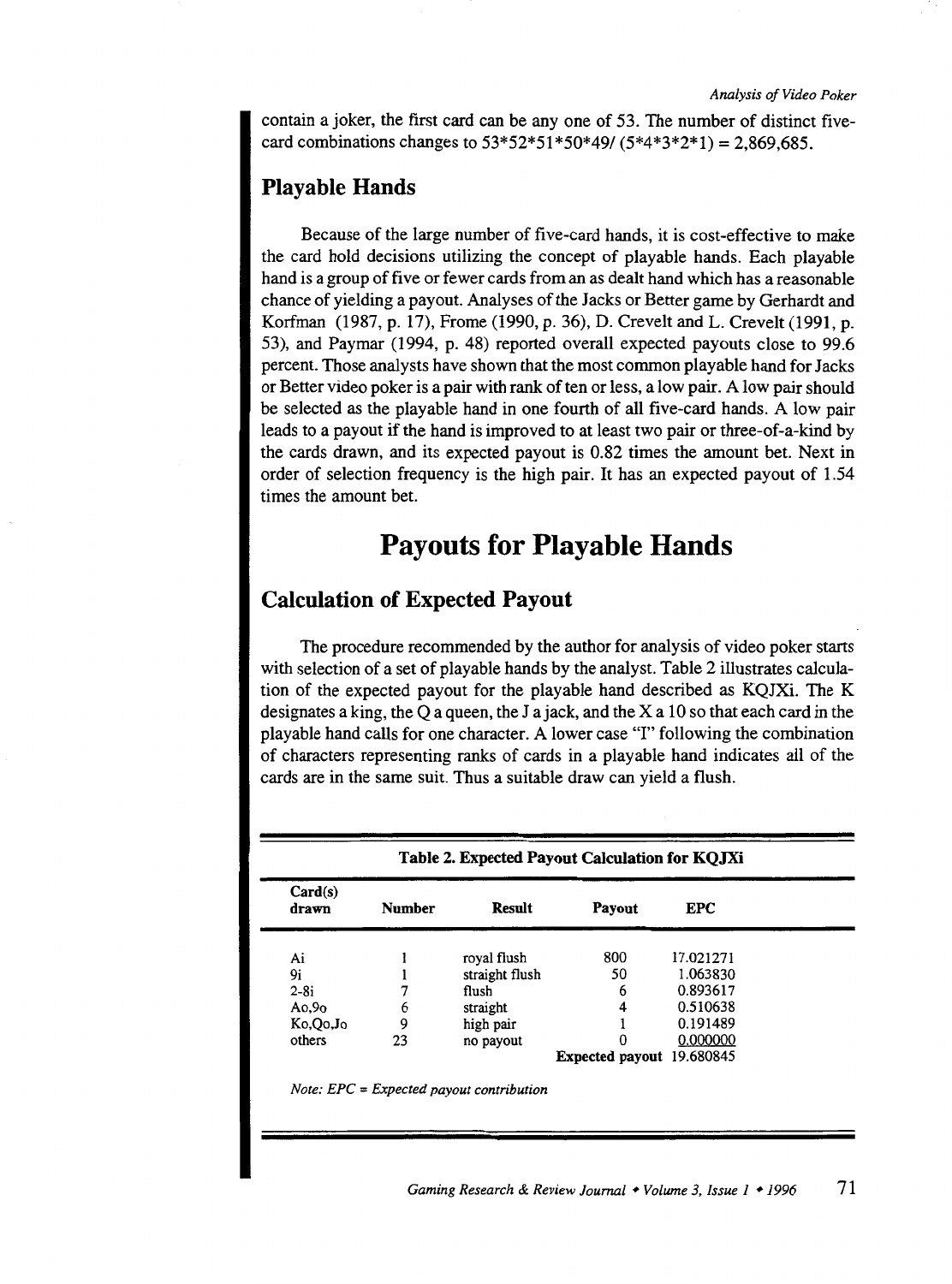The number of draws that yield each payout is shown in the second column of Table 2. If the card is an ace in the same suit, that draw is designated as Ai. There is only one such card available, so the entry in the second column is 1. The resulting hand is the royal flush, AKQJXi. Similarly, 9i as the draw calls for 1 in the second column and the result is the straight flush, KQJX9i. Mathematically, the *ith* expected payout contribution is the probability of occurrence of the *ith*  payout for the *jth* playable hand times the value of the *ith* payout. The probability of occurrence for the *ith* payout for the *jth* playable hand is assigned the symbol  $p(i,j)$  and the *ith* payout value assigned the symbol  $v(I)$ . Then, the contribution is  $p(i,j) * v(I)$ . The expected payout for the *jth* playable hand is the sum of these products as illustrated in Table 2 and written as follows:

$$
EPNL(j) = \sum p(i,j) * \nu(I). \tag{1}
$$

This summation includes all values of the index "I" from 0 to 8. The payout outcomes with zero occurrence probability are not shown in Table 2.

### **Selection of Playing Strategy**

#### **Other "4 from Royal Flush" Expected Payouts**

The basis for Table 2 is the playable hand KQJXi, which is a member of the group "4 from royal flush" in Table 3. Other members of the group are AKQJi, AKQXi, AKJXi, and AQJXi. The expected payout calculation for the playable

hand containing AKQXi is quite similar to that for KQJXi in Table 2. The most important difference is that AKQXi can not yield the straight flush, KQJX9i, as KQJXi did. The corresponding entry in Table 2 (1.063830) is not present for AKQXi. It is replaced by the contribution from one more ordinary flush, 0.127660. For AKQXi, only a jack can complete the straight in contrast

**If two or more playable hands are present in a five-card hand as dealt, the player should choose the playable hand present with the largest expected payout.** 

to either ace or 9 for KQJXi. Thus, half of the 0.510638 for straights in Table 2 is lost. The AKQXi expected payout is 19.680845- 1.063930-0.255319 + 0.127660  $= 18.489256$ . Playable hands AKJXi and AQJXi have the same expected payout as AKQXi, even though the specific card drawn to complete a payout may be different. Playable hand AKQJi differs in expected payout from AKQXi because AKQJi has four high ranks, so it can produce three more high pairs for an increase of 0.063830-up to 18.553086 expected payout. Although these different payout values are treated separately in the analysis, they are close enough in expected payout to be treated as a single group for playing strategy purposes.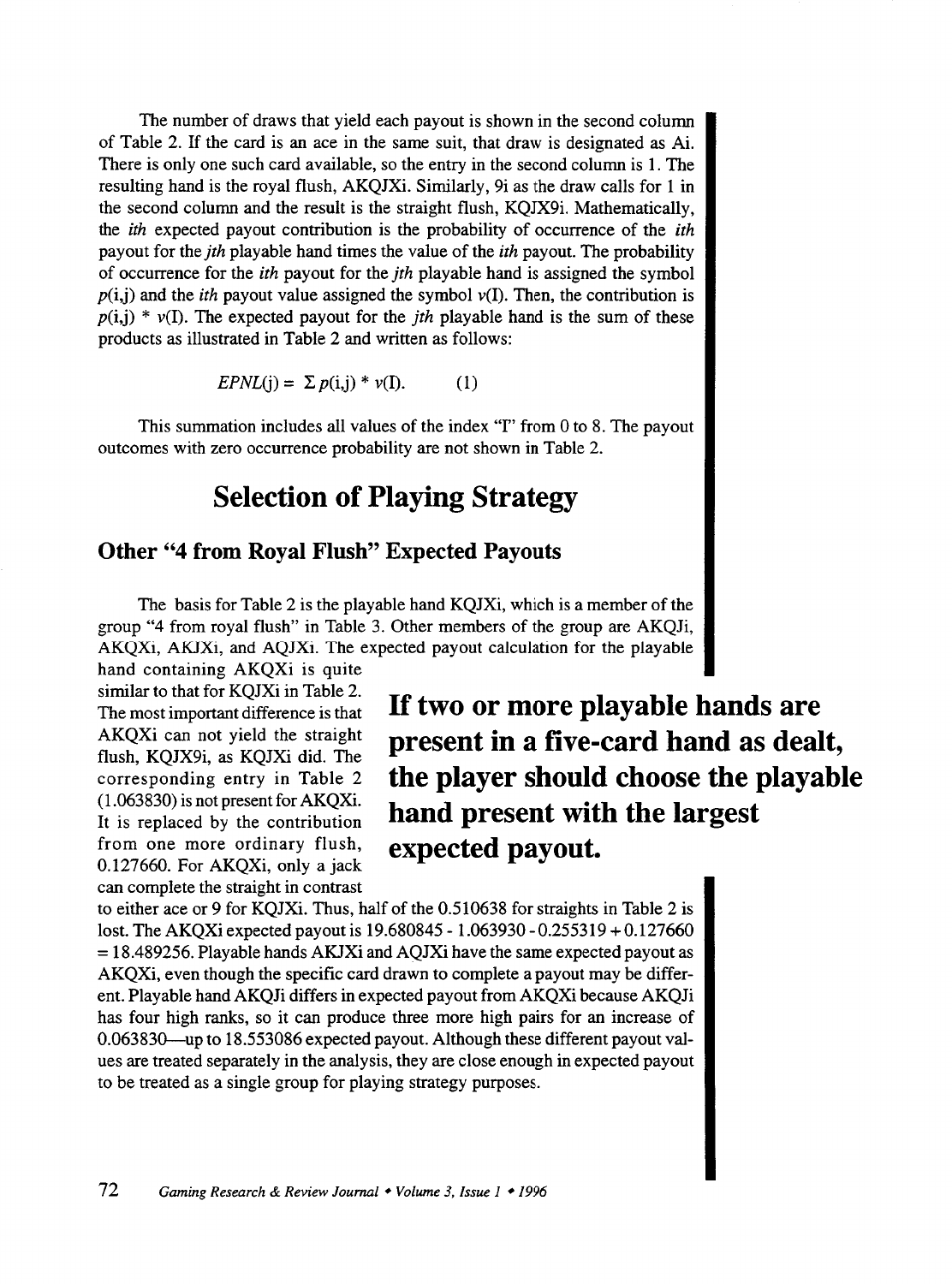| <b>Discards</b>                                 | Playable hand groups in<br>decreasing payout order                                                                                       |  |  |
|-------------------------------------------------|------------------------------------------------------------------------------------------------------------------------------------------|--|--|
| 0                                               | royal flush, straight flush, 4-of-a-kind, full house;                                                                                    |  |  |
|                                                 | 4 from royal flush - 4 in one suit, 10 or higher rank;                                                                                   |  |  |
| 0                                               | ordinary flush - 5 in one suit, at least 1 gap;                                                                                          |  |  |
| 2                                               | 3-of-a-kind - 3 cards with same rank:                                                                                                    |  |  |
| $\boldsymbol{0}$                                | straight - 5 adjacent ranks;                                                                                                             |  |  |
| 1                                               | 4 from straight flush - 4 in one suit at most 1 gap;                                                                                     |  |  |
| 1                                               | two pair;                                                                                                                                |  |  |
| $\begin{array}{c} 3 \\ 2 \\ 1 \\ 3 \end{array}$ | high pair - jacks, queens, kings, or aces;                                                                                               |  |  |
|                                                 | 3 from royal flush - 3 in one suit, 10 or higher rank;                                                                                   |  |  |
|                                                 | 4 from ordinary flush - 4 in one suit, more than I gap;                                                                                  |  |  |
|                                                 | low pair - pair of rank 10 or lower;                                                                                                     |  |  |
| $\pmb{1}$                                       | 4 from straight - 4 adjacent ranks, no ace, no gap;                                                                                      |  |  |
| $\overline{2}$                                  | 3 from straight flush - 3 in one suit; no gap, or<br>I gap and at least one jack or better; or<br>2 gaps and at least 2 jacks or better; |  |  |
| 3                                               | 2 from royal flush - 2 in one suit and both jack or better;                                                                              |  |  |
| 1                                               | 4 from straight containing ace, king, queen, and jack;                                                                                   |  |  |
| $\overline{\mathbf{c}}$                         | 3 from straight flush - 2 gaps & 1 jack or better or 1 gap;                                                                              |  |  |
|                                                 | 4 from straight - 1 gap and 3 jacks or better;                                                                                           |  |  |
|                                                 | 3 high cards - king, queen, jack in different suits;                                                                                     |  |  |
| 123425                                          | 2 from royal flush - 10 plus jack or better;                                                                                             |  |  |
|                                                 | 1 or 2 high cards - keep only lower rank;                                                                                                |  |  |
|                                                 | 3 from straight flush - 2 gaps, no high cards;                                                                                           |  |  |
|                                                 | 5 unrelated low cards - discard all five cards.                                                                                          |  |  |

### Gaps in Potential Straights

The term "gap" used in Table 3 can be illustrated in terms of the "4 from straight flush" group. That group contains four consecutive ranks, such as QJX9i to 5432i with no gap, as well as corresponding playable hands with one gap, such as KQJ9i down to 532Ai. There are two cards in the suit that can be drawn to complete the straight flush if the hand has no gap. With one gap, there is only one way to complete the straight flush. Note that 432Ai can complete a straight flush only by drawing 5i.

### Choose Playable Hand with Largest Expected Payout

If two or more playable hands are present in a five-card hand as dealt, the player should choose the playable hand present with the largest expected payout. The last entry in Table 3 is for those hands which are so unfavorable in terms of expected payout that the player is better off discarding all five cards. The technique used to determine an average expected payout for those hands is described in Gordon (1996).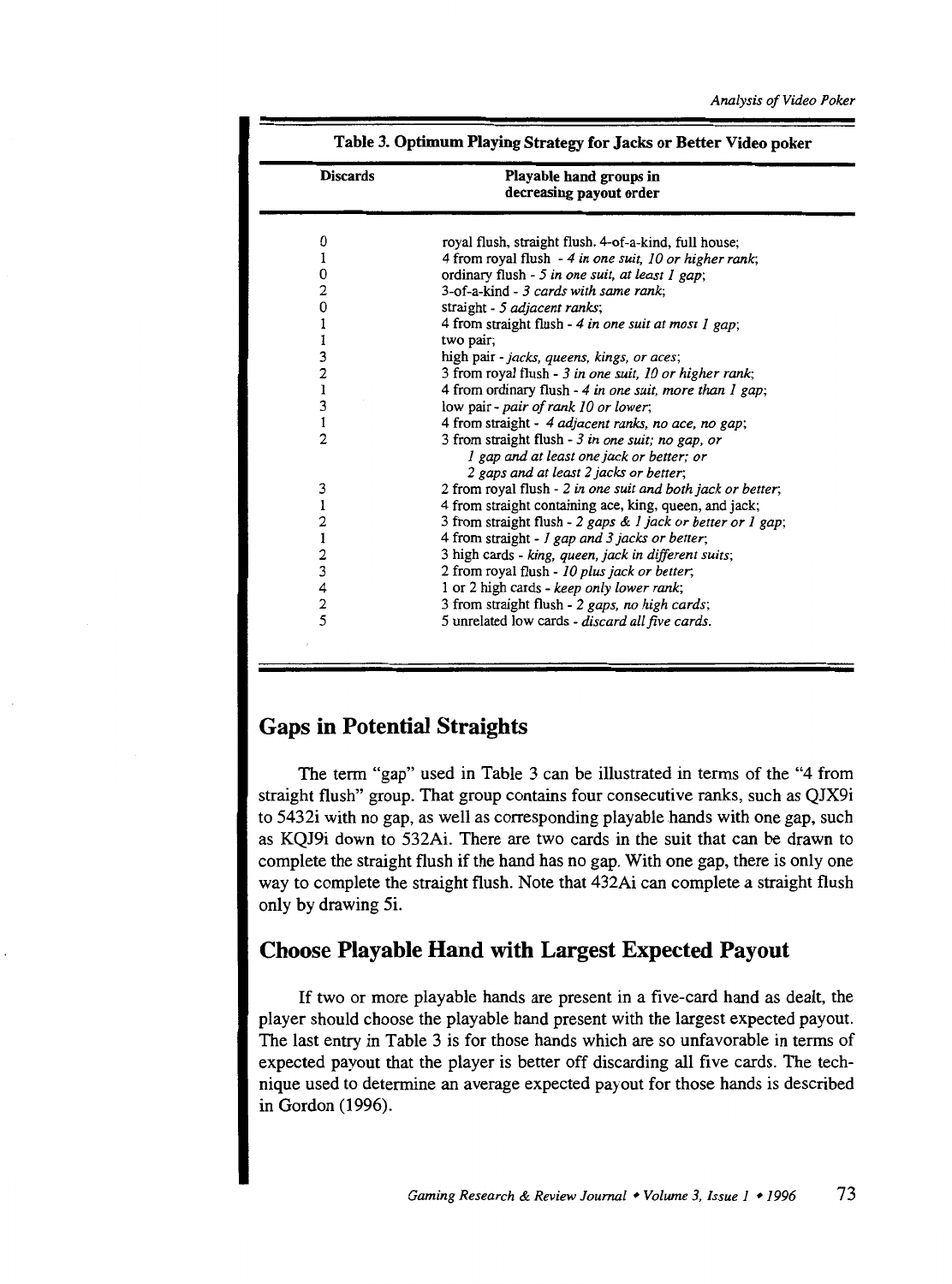### **Effect of Discards**

#### Expected Payout Loss Due to Discards

The symbol *EPNL* is used in Equation (1) as a reminder that calculation is done on a no loss basis. The results in Table 4 cover the consequences when the discarded fifth card causes a loss of one of the favorable outcomes in Table 2. With 7 cards available to complete the flush, the probability that one of them is the fifth card is 7/48. (The denominator for the occurrence probability in Table 4 is 48 because there are  $52 - 4 = 48$  cards available from which the fifth card is selected.) Similarly, there are three other aces and three other nines for a total of six ways to produce a straight. There are three other cards in each of the king, queen, and jack ranks which can yield a high pair, for a total of nine ways. The average loss of 0.033 from a value close to 20 is not much over 0.1 percent, which is negligible for most practical purposes.

| Phl | <b>Payout</b>                  | <b>IPL</b>                 | OР                        | <b>CAL</b> |
|-----|--------------------------------|----------------------------|---------------------------|------------|
|     | 6                              | $6/47 = 127660$            | 7/48                      | 0.018617   |
|     | 4                              | $4/47 = 0.085106$          | 6/48                      | 0.010638   |
|     |                                | $1/47 = 021277$            | 9/48                      | 0.003989   |
|     |                                |                            | Average loss = $0.033245$ |            |
|     | flush<br>straight<br>high pair | $Phl =$ Playable hand lost |                           |            |

### Wong's Approach

Wong (1988) used a different approach in his analyses of Progressive Jackpot games. In those games, the jackpot (payout for a royal flush) increases as additional games are played. Consequently, the expected payout for those playable hands which can produce a royal flush, such as "3 from royal flush," will be increasing as the jackpot increases. These hands will pass the expected payout for a high pair because high pair is above "3 from royal flush" in Table 3. Cross-overs will occur at jackpots greater than the royal flush payout in Table 1. A series of calculations varying the royal flush payout will quickly determine the cross-over payout in a five-card hand such as QJXi plus a queen or jack.

Wong's VPEXACT program was used to develop playing strategies for fixed payout games. Paymar(1994, pp. 46--48) describes how he applied this approach. From this description, it is apparent that hundreds of computer runs, some of which took as long as two hours, were required to generate an optimal playing strategy for a specified payout schedule. In contrast, the computer program used in this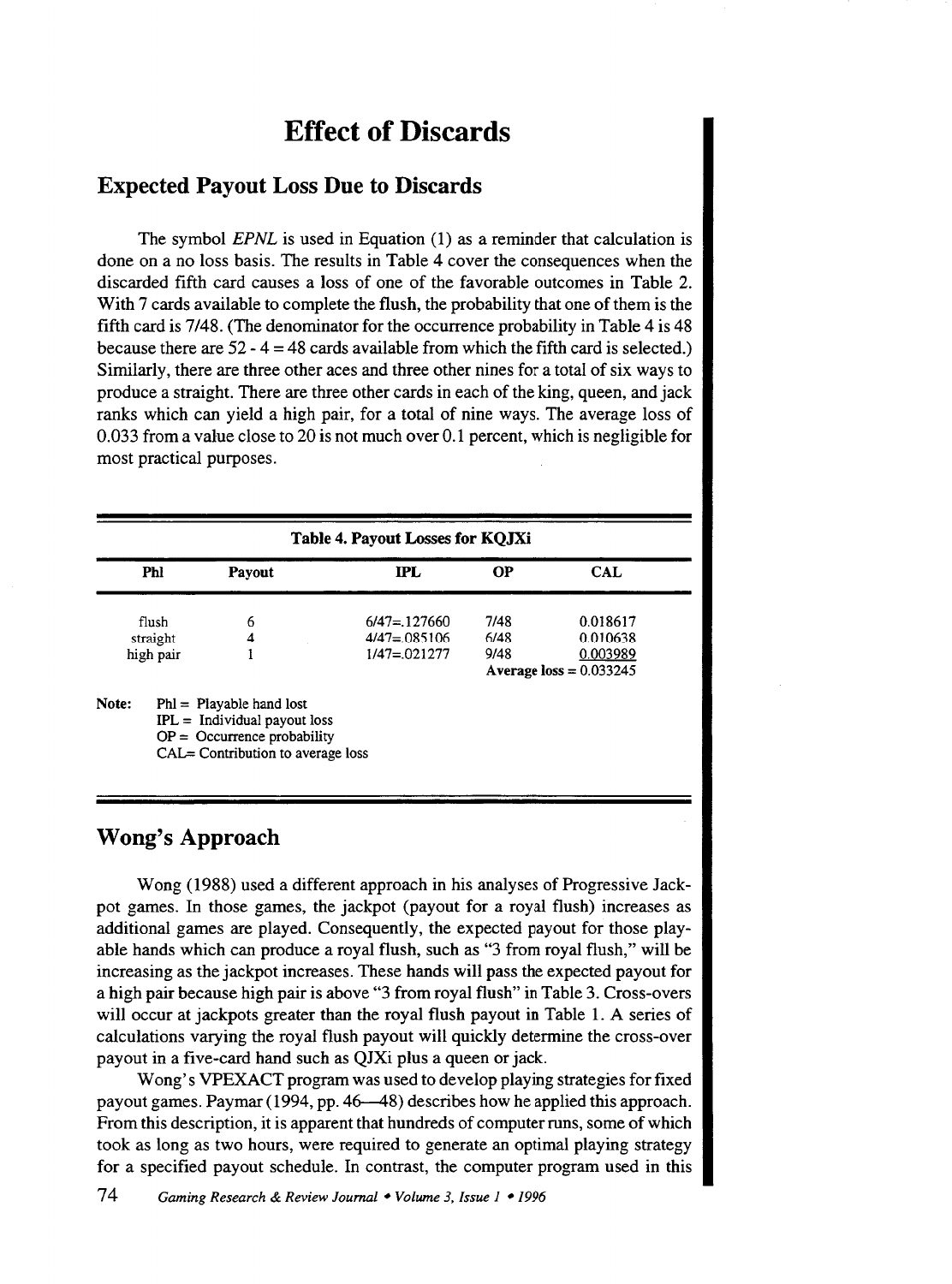study determines an optimal playing strategy and its overall expected payout in less than one minute on a 486-40 IBM compatible personal computer (PC).

### **Overall Expected Payout**

#### **Calculation of Overall Expected Payout**

Determination of an overall expected payout starts with the calculations using Equation 1. Those no loss calculations are performed for each of the playable hands specified by the analyst. The individual playable hand no loss expected payouts, *EPNL(j),* are combined into an overall expected no loss payout using

 $OEPNL = (\sum EPNL(i) * freq(i)) / 2598960$  (2)

where *freq(j)* is the frequency of selection for the *jth* playable hand. Frome (1992) suggested determining the desired frequencies, freq(j), by processing each as-dealt five-card hand to determine which playable hand has the highest expected payout from that five-card hand and tallying the selection frequencies. The next step in the calculations is an analysis of those playable hands which have a potential for creating a payout loss due to a discard. As illustrated in Table 4, two of those hands contain 4 cards from a royal flush plus one additional card, so that there is also a straight or flush present. The first result desired for these hands is their individual payout loss, *IPL,* which is shown in Table 4.

### **Can Discard Affect Choice?**

Using the index "I" for a playable hand with the potential discard, the quantity *EPNL(j)* - *IPL(I)* is compared with *EPNL(I).* When the latter expression is less, as it is in every case in Table 4, the discard should occur. When the latter expression is at least as great, the discard should not occur. One example of the "greater" situation is when the "j" refers to a lone ace and the "I" refers to AXi, which will be covered shortly. If the five-card hand considered contains a pair, the quantity *EPNL(j)- IPL(p)* is compared with *EPNL(p)* for the pair to be broken. If *EPNL(p)* is less, the pair should be broken. Then the loss *IPL(p)* occurs because one of the possible high-pair outcomes is eliminated. If *EPNL(p)* is at least as large, the pair is retained and there is no payout loss.

### **Ace Plus Ten in Same Suit, AXi**

For the payouts in Table 1, ace alone has a no-loss expected payout of 0.471987, which is slightly higher than the expected payout of 0.460561 for the two card combination AXi. Discard of the ten makes a royal flush outcome impossible and reduces the probability that the straight AKQJX or a flush will occur. After the ten is discarded, a straight can result from drawing any one of four kings, any of four queens, any of four jacks, and any of the three remaining tens. Thus, the straight occurs in  $4*4*4*3 = 192$  draw combinations. There are 11 more of that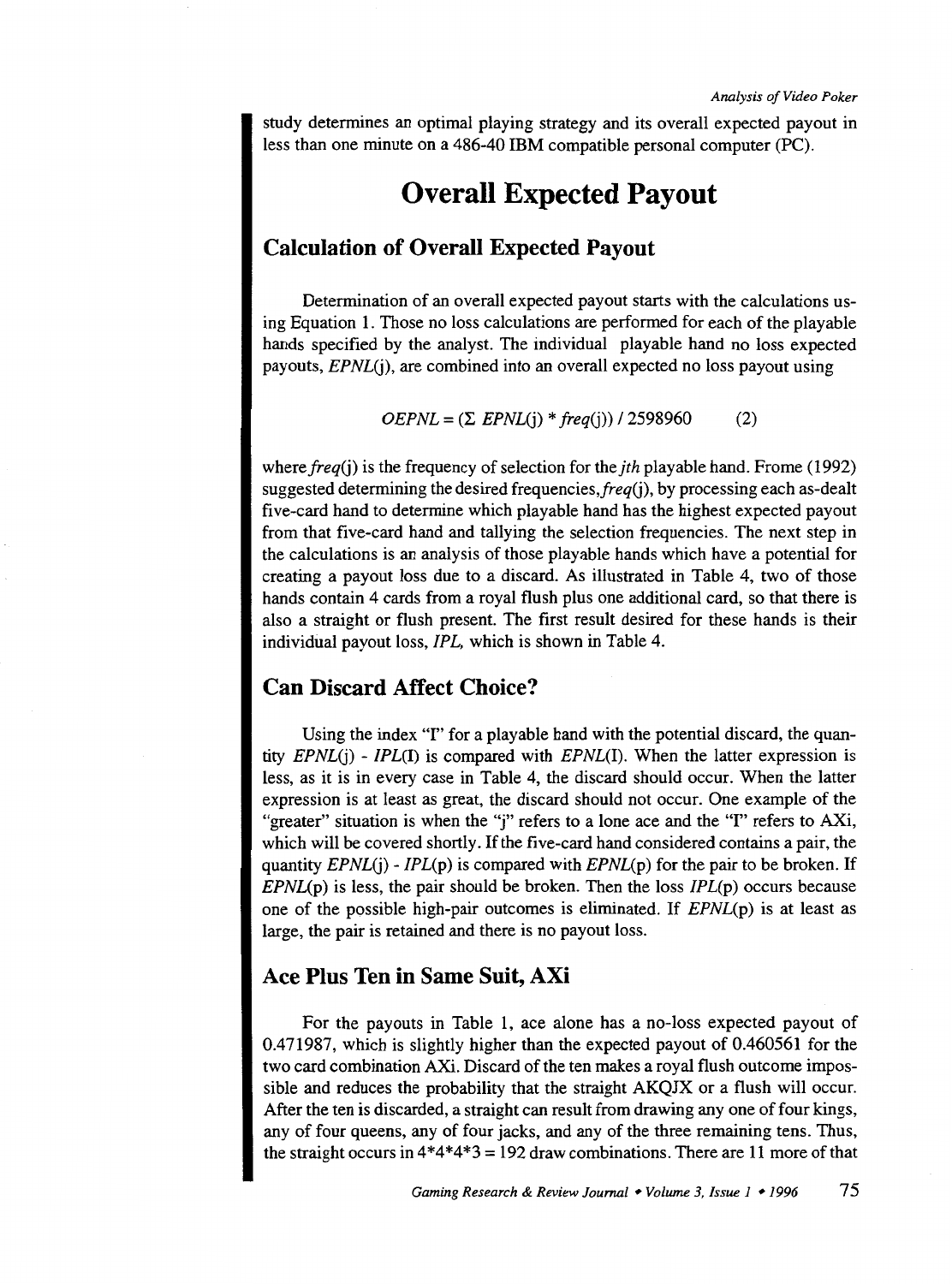suit available if no other card in AXi suit is discarded. To complete the flush, there are  $11*10*9*8 = 7,920$  draw permutations. Each combination appears in  $4*3*2*1$  $= 24$  permutations, so the flush has 7,920/24  $= 330$  draw combinations. If the ten had not been discarded, there would be  $12*11*10*9/24 = 495$  combinations, so 165 draw combinations for producing a flush were lost due to this discard. Similarly, there are  $47*46*45*44/24 = 178,365$  draw combinations for the ace alone. Thus, the expected payout loss due to discard of the ten is  $(1 * 800 + 165 * 6 +$ 192\*4)/ 178365 = 0.014341. This loss *(IPL)* is greater than the difference between the expected payout for ace alone versus AXi, which is 0.011426. Thus, the player is better off retaining the AXi. This is the only case for the payouts in Table 1 where loss due to a discard is sufficient enough to cause a playable hand with a lower *EPNL* to be retained.

### **1 vs 4-0ne High Card Playable Hands**

The individual expected payouts are 0.489883 for jack alone, 0.483918 for queen alone, and 0.477953 for king alone. All of these are higher than the ace alone. All of the previously published analyses of the Jacks or Better game recommend discard of the ten from AXi. They all combined the jack, queen, king, and ace high card playable hands into a com-

**A slightly higher value is to be expected because the use of jack alone, queen alone, king alone, and ace alone instead of one high card as a playable hand does create a significant improvement in the playing strategy.** 

posite one high card playable hand. Any average of these four individual expected payouts is higher than for the ace alone. With a higher expected payout, the discard loss for a ten is not sufficient to justify retaining the ten. If the sum/PL(I) + *EPNL(I)*  for AXi is used instead of *EPNL(I)* in the sort to put the playable hands in decreasing expected payout order, the sort will put AXi above A alone and adjust the sort for the effect of this discard. This ranking is used in the frequency analysis as well as the basis for the playing strategy in Table 3.

### **Correction for Discard Losses**

Once the frequency values *freq(l)* are determined for every playable hand, then Equation (2) can be used to determine *OEPNL.* For the payout values in Table 1, *OEPNL* is 99.87. Next, the expected loss due to discards,

 $CORR = \sum fri(I)*IPL(I)$  (3)

for those potential losses which do occur. As noted above, the loss does not occur for the playable hand AXi because the ten should not be discarded. A loss occurs for the three cases covered in Table 4 and the */PL(I)* values are in the table. The corresponding frequency values are calculated as follows for the playable hands in Table 4.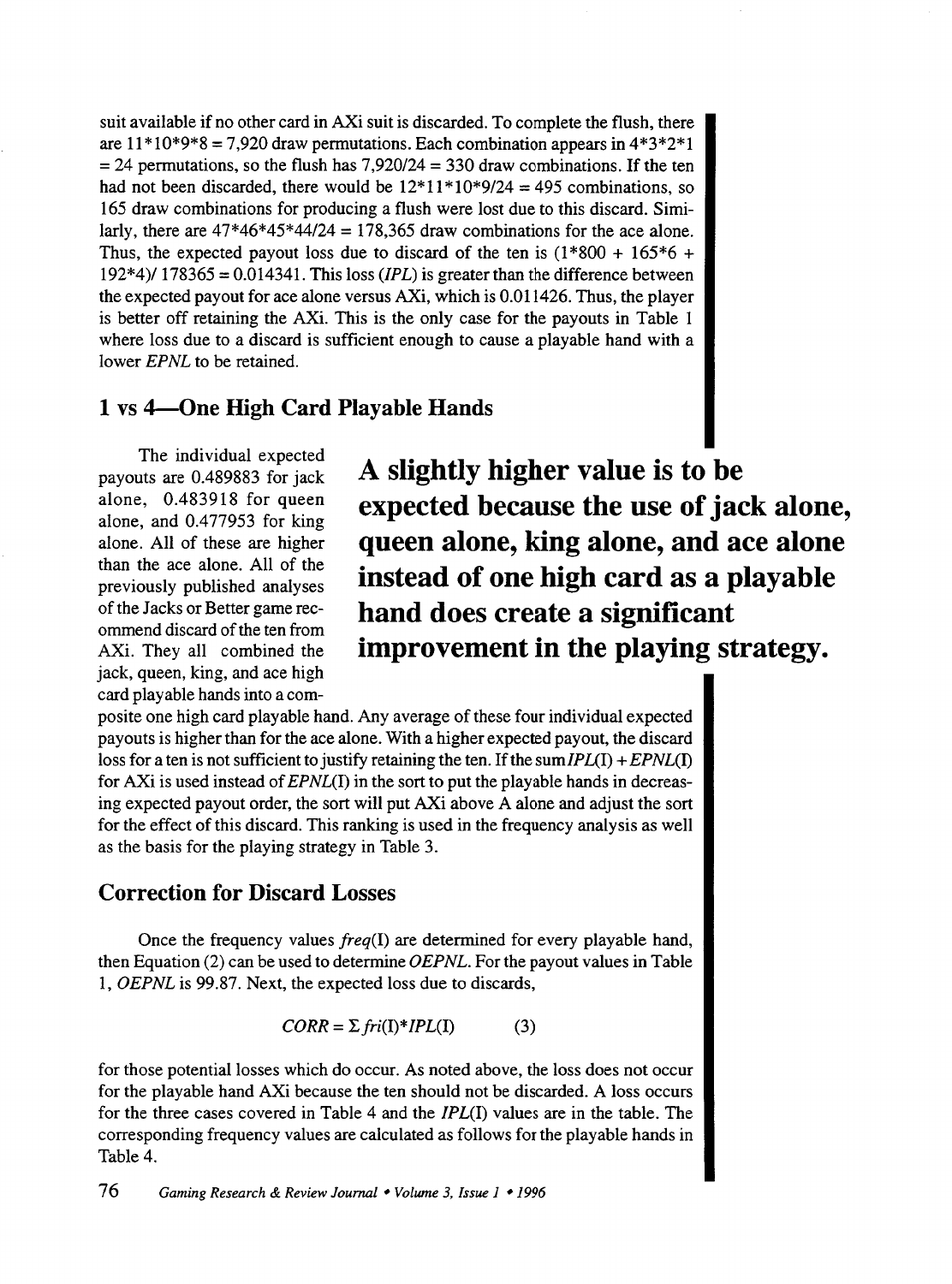When the fifth card comes from the same suit as the "4 from royal flush" in Table 4, this fifth card can have any rank from 2 to 8. There are four possible suits times the seven possible ranks for 28 five-card hands with this loss. For the other four playable hands in "4 from royal flush," the fifth card can have any rank from 2 to 9 so there are  $4*4*8 = 128$  more such hands for a total of 156, the desired value of  $fri(I)$ . When the fifth card in Table 4 creates a straight, it can be any ace or 9 from another spit, generating six possibilities. That six is multiplied by the four possible suits for a product equal to 24. For the other four "4 from a royal flush," only one rank can complete the straight in  $4*4*3 = 48$  ways. The number of occurrences of this loss is  $24+48 = 72$  ways.

When the fifth card creates a high pair, there are three high cards from other suits available for each of the three high ranks in Table 4. When multiplied by the four possible flush suits, the result is 36. The same result applies for AKQXi, AKJXi, and AQJXi, whereas AKQJi yields 48 for a total of 192. The group "4 from straight flush" also has a greater expected payout than a high pair so any high pairs present in that group are broken. There are 36 high pairs lost for KQJ9i. For those hands with two high cards, the loss is 24 each for KQX9i, KJX9i, QJX9i, QJX8i, and QJ98i adding 156 cases. The straight flushes with one high card lose 12 high pairs each for QX98i, JX98i, JX97i, JX87i, J987i, A234i, A235i, A245i, and A345i adding 108 cases. The total is now 456 high pairs lost.

If the expected payout for the hand with no discard exceeds the expected payout for the hand after the discard by more than its individual payout loss, the discard and the loss will occur. Similar calculations are performed for each of the other playable hands containing a discard that generates a loss, /PL(I).

### **Using the Correction**

The products *fri(l)* \* *IPL(l)* where the loss occurs are summed and the total divided by 2,598,960 to yield the desired value for *CORR,* which was 0.12 for the payouts in Table 1. The desired overall expected payout,

*OEP* = *OEPNL- CORR.* (4)

The result, 99.75, is slightly higher than the overall expected payouts reported by earlier studies. A slightly higher value is to be expected because the use of jack alone, queen alone, king alone, and ace alone instead of one high card as a playable hand does create a significant improvement in the playing strategy. That validates the favorable overall expected values reported by other studies. The system published by Cohen ( 1980) was not included in the above analysis because his book did not contain any playable hand frequencies.

## **Other Considerations**

### **Comparison of Frequency Results**

The frequency results for playable hands reported by Frome (1990) and Paymar (1994) were critically compared with the new results. The largest differ-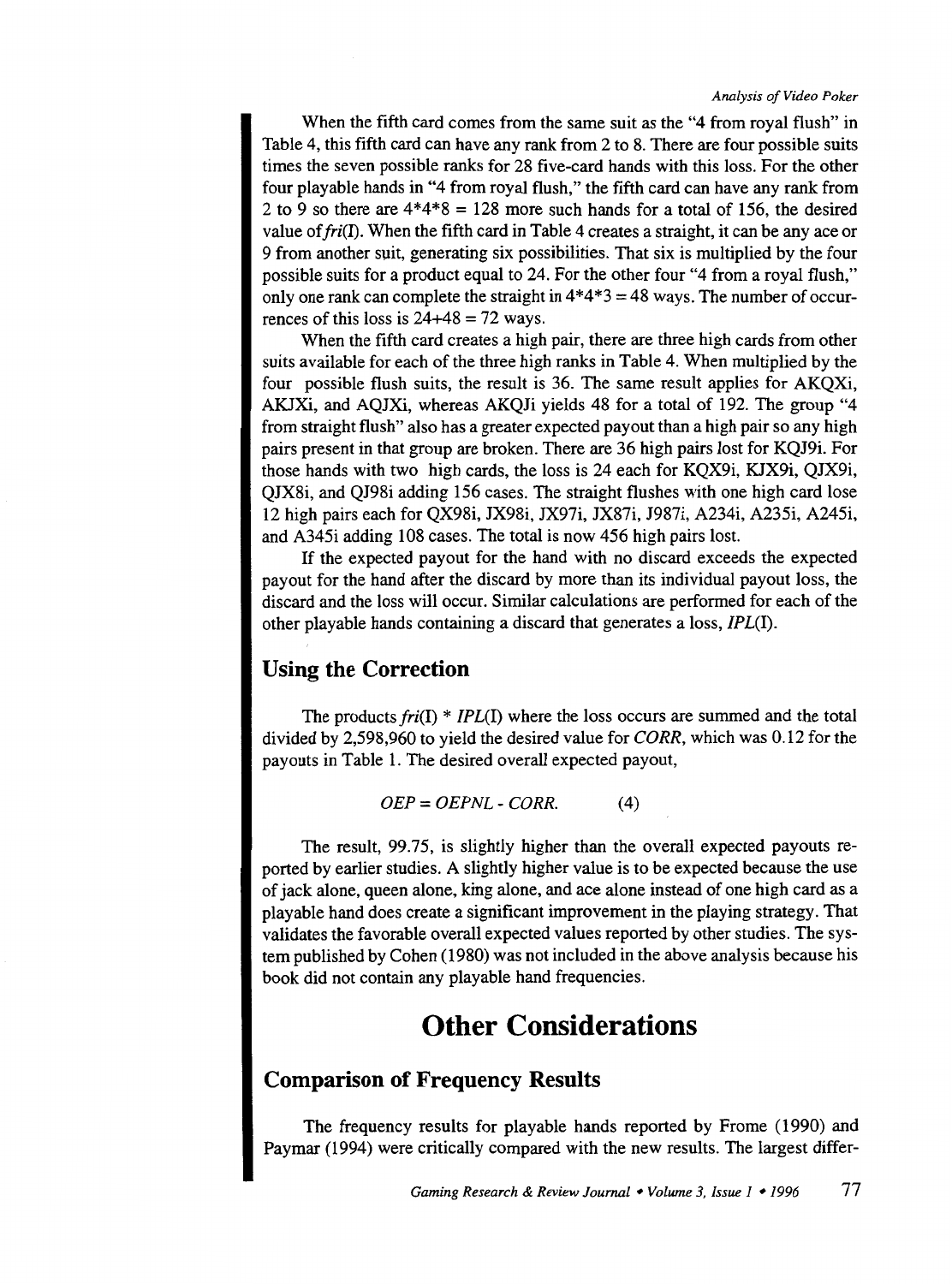ences in playable hand frequencies are due to splitting one high card into four distinct playable hands in this study. The group containing two high cards from differing suits is reduced to 251,196 from 386,148 for Frome and 391,116 for Paymar. The group containing one high card is increased to 500,436 from 402,528 for Frome and 406,704 for Paymar. The group containing "2 from royal flush" with one of them high is increased to 67,116 from 30,072 for both Frome and Paymar. Paymar had a value of 5,664 for straights containing AKQJ versus 3,072, with the increase coming from "2 from royal flush." Paymar's straight flush with one high and two gaps had 8,892 versus 18,036. The expected payouts were in agreement, so Paymar's errors had no effect on playing strategy.

### **Weber and Scruggs Analysis**

Weber and Scruggs (1990) used a technique somewhat similar to Wong's. However, they randomly generated the five-card hands to be analyzed in contrast to Wong's analysis of each hand in sequence. Instead of 2,598,960 hands to be processed, Weber and Scruggs used 500,000,000. Unfortunately, the random generation of hands introduced significant errors in the results, which the larger number of hands processed can not eliminate. They used the 250 payout for a royal flush rather than the 800, which Frome and Paymar used, so the overall expected payout is reduced to 98.56 percent, not the 99.24 percent which they reported.

### **Summary and Conclusions**

### **Validation of Favorable Results**

The new results generated by this analysis of video poker have validated the payouts in the neighborhood of 99.6 percent previously reported. A refinement in this analysis is due to use of four distinct high card playable hands, jack, queen, king, and ace, rather than one composite high card playable hand. That introduced a small but significant gain, raising the expected payout to 99.75 percent.

Several errors were found in playable hand frequency results reported by Paymar. They were not large enough to affect the overall expected payout significantly. The individual playable hand expected payouts were generally in good agreement with results published by Cohen (1980). Cohen did not publish any hand frequency results so his value of 95 percent for overall payout apparently was an estimate based on judgment rather than analysis.

### **Errors due to Discard Losses**

The errors due to ignoring expected payout losses due to discards from playable hands which were of concern to Wong are generally negligible. Completely ignoring these errors, as Gerhardt and Korfman (1987) did, introduced an error of 0.1 percent in their overall expected payout. It did not affect the playing strategy. It is obvious an error this small has no practical significance.

On the other hand, proper consideration of the consequences of these losses due to discards substantially increased the effort required to develop the computer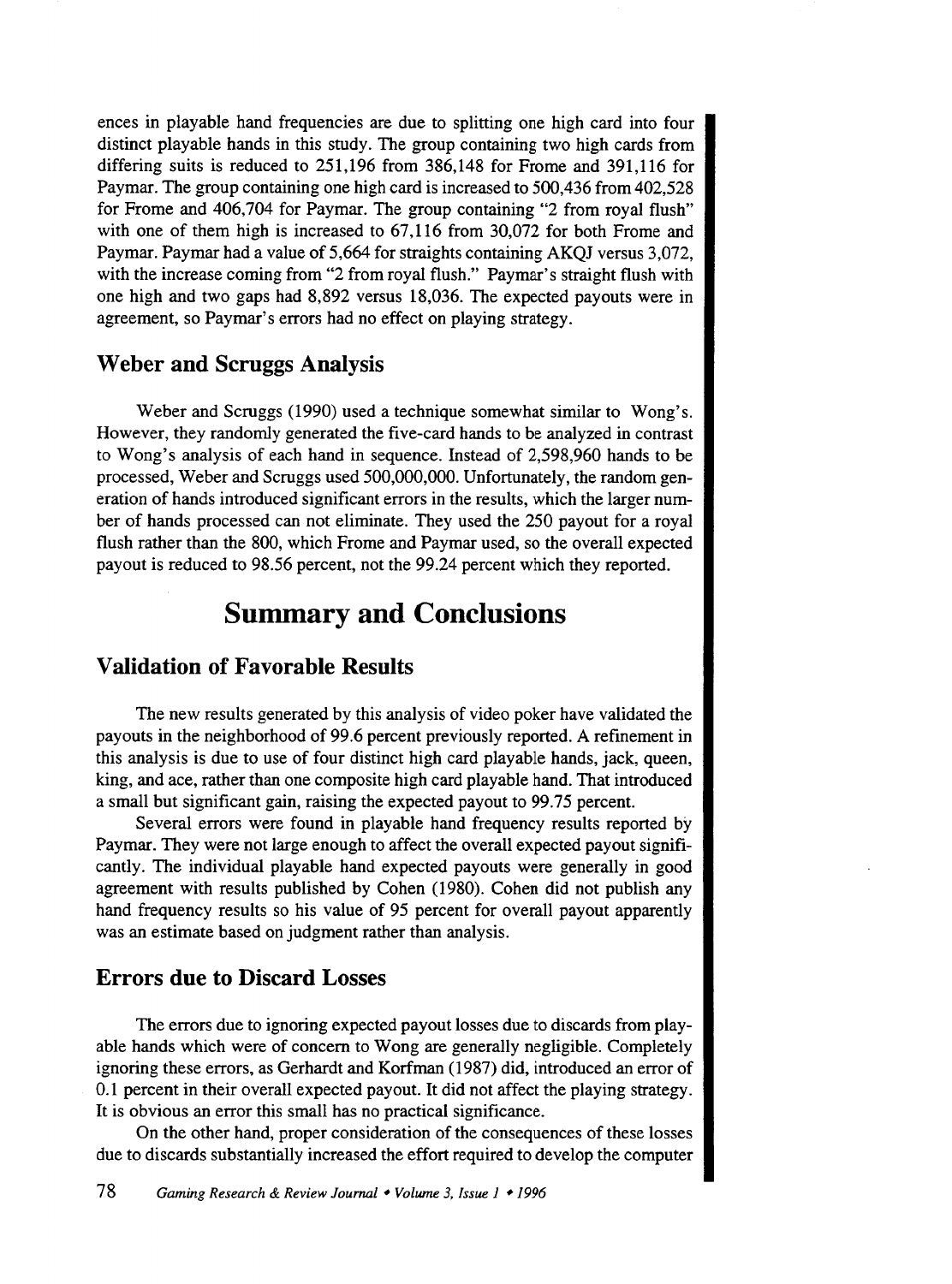program used in this analyses. The computer program developed by Wong (1991) requires more than a thousand times as much computer time as the program used for this study, (days versus less than one minute) to develop a playing strategy and determine its overall expected payout.

### **No Improvement in Accuracy**

The technique used by Weber and Scruggs (1990) had the additional disadvantage that the random variations present introduced significant uncertainties in all of their results. In addition, their use of 500,000,000 hands in the analysis rather than the 2,980,960 Wong used calls for a substantial further increase in computer time. The net effect is that their goal of improved analytical accuracy was not attained.